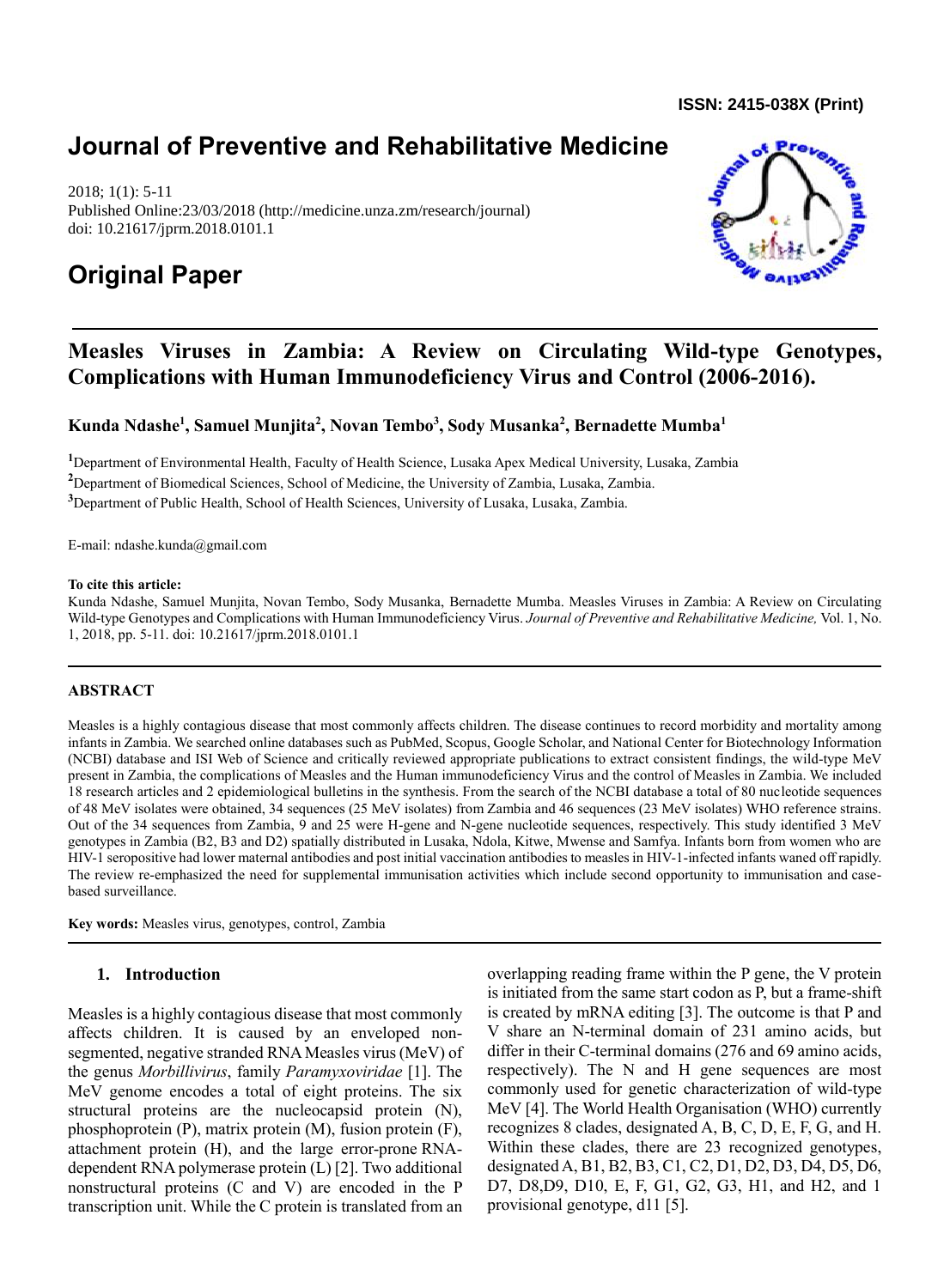Kunda Ndashe, Samuel Munjita, Novan Tembo, Sody Musanka, Bernadette Mumba. Measles Viruses in Zambia: A Review on Circulating Wild-type Genotypes and Complications with Human Immunodeficiency Virus

In the developed world, measles immunisation programmes have reduced the number of cases reported annually to negligible levels [6]. Nonetheless, measles remains a major health problem in densely populated urban communities in sub-Saharan Africa [7].

In Zambia, measles is endemic with transmission peaks occurring between August and December, despite the relentless efforts of immunisation [8]. Since 1992, MeV has been isolated from children admitted to hospital in Lusaka, Zambia. Between 1992 and 1995, the University Teaching Hospital in Lusaka clinically diagnosed 1066 children with measles of which 203 (19.0%) were less than the 9 months of age which is the recommended time for measles vaccination in Zambia [8]. In another study conducted in Zambia, out of 277 children with clinical measles that were admitted to the University Teaching Hospital, of 149 samples tested, 132 (88.6%) were positive for IgM antibody while 14 (20.9%) of 67 samples, measles viruses were isolated [9]. The latter study highlights the importance of confirmatory tests in the diagnosis of measles to avoid misdiagnosis, since other clinical conditions may cause similar symptoms to measles.

Genetic analysis of MeV in a region helps document the effectiveness of control measures. In areas that have endemic transmission of measles, virologic surveillance of cases detects a limited number of genotypes while in areas where endemic transmission of virus has been interrupted, a variety of genotypes are detected, reflecting the multiple sources of imported viruses [10]. The virologic surveillance information has shown that vaccination programs can reduce the number of co-circulating chains of transmission and eventually interrupt measles transmission [11]. However, viruses are continually being introduced from external sources, and if the number of susceptible individuals increases, sustained transmission of the newly introduced viral genotype is possible. This results in what appears as a rapid change in the endemic genotype [12, 13]. The genetic stability of MeV is exceptionally high, and it has been observed that it undergoes remarkably little sequence variation over long periods of time, both in laboratory settings and in the field [14]. Therefore, genetic analysis of MeV in endemic areas such as Zambia helps to document the genotype of circulating virus strains, effectiveness of immunisation and possible introduction of new genotypes from other countries or regions.

The article reviews the wild-type MeV present in Zambia, the complications of Measles and the Human immunodeficiency Virus and the control of Measles in Zambia.

#### **2. Methodology**

We searched PubMed, Scopus, Google Scholar, and ISI Web of Science (up to November 17, 2017) using the following search terms: "Epidemiology of Measles in Zambia", "Genotype of Measles Virus in Zambia", "Measles and Human Immunodeficiency Virus in Zambia". We supplemented database searches by screening bibliographies of the articles. Two independent reviewers (KN, NT) screened article titles and abstracts to select articles for full-text screening. The reviewers of the current paper assessed full texts independently; in case of disagreement, they consulted a third author (SM), and agreed upon a decision by consensus.

We further searched the National Center for Biotechnology Information (NCBI) database for all available nucleotide sequences of MeV isolated from Zambia and WHO reference strains that are used for genetic analysis. The obtained MeV nucleotide sequences were then analysed using Bioedit and MEGA 6 software. Phylogenetic trees were constructed in MEGA6 using the neighbor-joining method with the Kimura two-parameter evolutionary model [15, 16].

#### **3. Results**

The primary search identified 58 papers. We removed 24 duplicates. We screened 34 articles to assess eligibility, and excluded 16 that did not meet the inclusion criteria. We included 18 articles in the synthesis. We also included 2 epidemiological bulletins and alert from WHO and CDC. From the search of the NCBI database a total of 80 nucleotide sequences of 48 MeV isolates were obtained, 34 sequences (25 MeV isolates) from Zambia and 46 sequences (23 MeV isolates) WHO reference strains (Table 1). Out of the 34 sequences from Zambia, 9 and 25 were Hgene and N-gene nucleotide sequences, respectively.

Topologically, the phylogenetic tree of the N-gene, MeV was separated in 8 groups and the Zambian isolates identified in 3 groups (Figure 1). While phylogenetic tree of the H-gene showed that the Zambian isolates to belong to one group (Figure 2). The Zambian MeV isolates were clustered in the genotypes B2, B3 and D2. Geographical distribution of the MeV in Zambia revealed that genotype B3 was found in Lusaka, Ndola, Kitwe, Samfya and Mwense, genotype B2 in Kitwe and genotype D2 in Lusaka (Figure 3).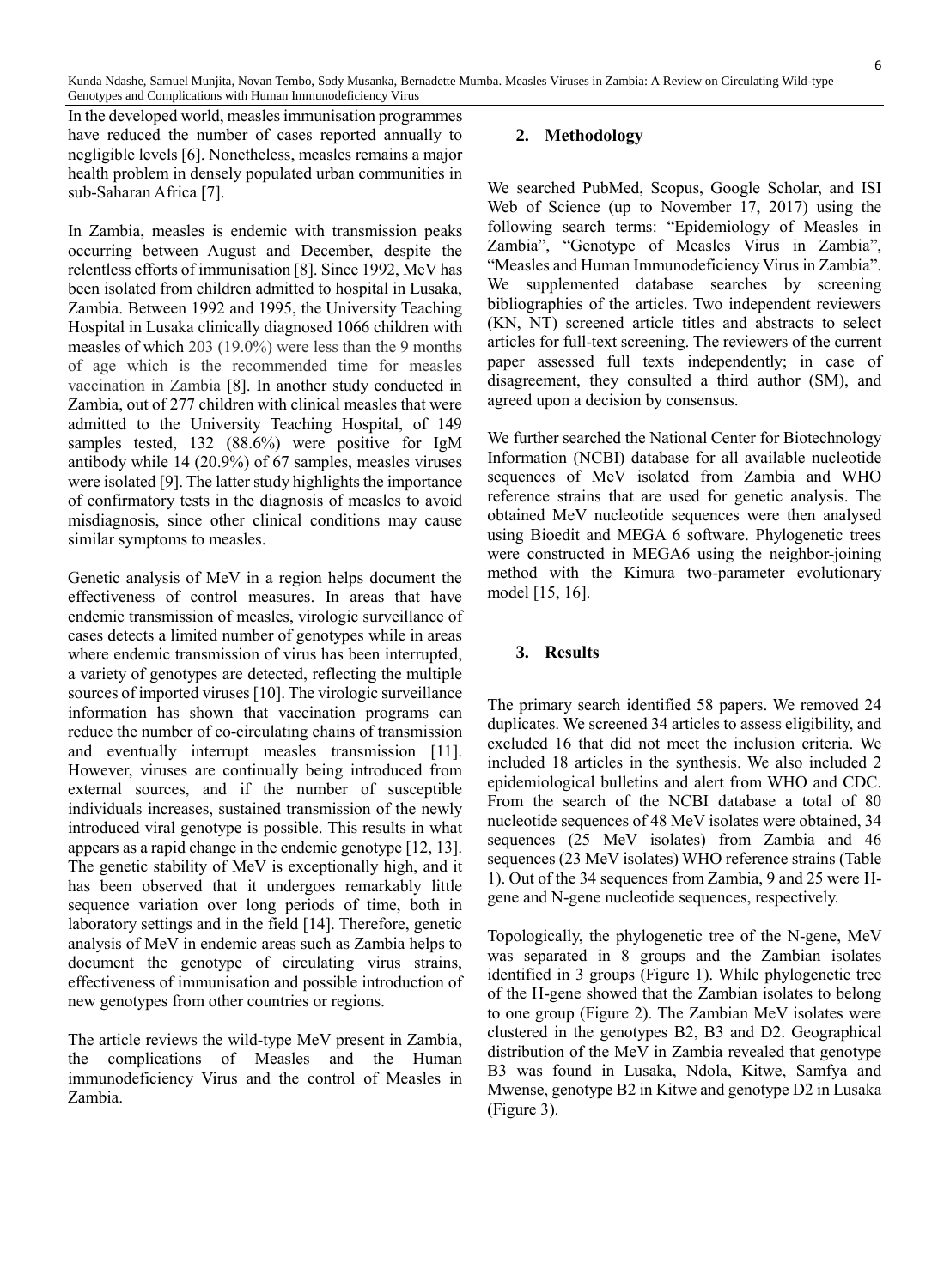| S/N             | Virus name                    | Location       | Year | Author(s)/Year                             | <b>GenBank accession No.</b> |          |
|-----------------|-------------------------------|----------------|------|--------------------------------------------|------------------------------|----------|
|                 |                               |                |      |                                            | H-gene                       | N-gene   |
| 1               | MVi/Lusaka.ZAM/4.02           | Lusaka, Zambia | 2006 | Riddell et al., 2006; Riddell et al., 2007 | DO845414                     | DO839364 |
| $\overline{c}$  | MVi/Lusaka.ZAM/44.01          | Lusaka, Zambia | 2006 | Riddell et al., 2006; Riddell et al., 2007 | DQ845413                     | DQ839363 |
| $\mathfrak z$   | MVi/Lusaka.ZAM/39.01          | Lusaka, Zambia | 2006 | Riddell et al., 2006; Riddell et al., 2007 | DO845412                     | DQ839362 |
| $\overline{4}$  | MVi/Lusaka.ZAM/38.01          | Lusaka, Zambia | 2006 | Riddell et al., 2006; Riddell et al., 2007 | DO845411                     | DQ839361 |
| 5               | MVi/Lusaka.ZAM/36.01          | Lusaka, Zambia | 2006 | Riddell et al., 2006; Riddell et al., 2007 | DO845410                     | DQ839360 |
| 6               | MVi/Lusaka.ZAM/5.02           | Lusaka, Zambia | 2006 | Riddell et al., 2006; Riddell et al., 2007 | DO845415                     | DQ839365 |
| $\tau$          | Mvi/Lusaka.ZAM/34.01          | Lusaka, Zambia | 2006 | Riddell et al., 2006; Riddell et al., 2007 | DO845409                     | DQ839359 |
| $\overline{8}$  | Mvi/Lusaka.ZAM/23.01          | Lusaka, Zambia | 2006 | Riddell et al., 2006; Riddell et al., 2007 | DO845408                     | DO839358 |
| $\overline{9}$  | MVi/Lusaka.ZAM/19.01          | Lusaka, Zambia | 2006 | Riddell et al., 2006; Riddell et al., 2007 | DQ845407                     | DQ839357 |
| 10              | 929 PBMC                      | Lusaka, Zambia | 2006 | Riddell et al., 2006; Riddell et al., 2007 |                              | DQ839370 |
| 11              | 916 PBMC                      | Lusaka, Zambia | 2006 | Riddell et al., 2006; Riddell et al., 2007 |                              | DQ839369 |
| 12              | 797 PBMC                      | Lusaka, Zambia | 2006 | Riddell et al., 2006; Riddell et al., 2007 |                              | DQ839368 |
| 13              | 685 NP                        | Lusaka, Zambia | 2006 | Riddell et al., 2006; Riddell et al., 2007 |                              | DQ839367 |
| 14              | 658 PBMC                      | Lusaka, Zambia | 2006 | Riddell et al., 2006; Riddell et al., 2007 |                              | DQ839366 |
| 15              | MVs/Ndola.ZMB/40.10/4[B3]     | Ndola, Zambia  | 2011 | Smit, 2011                                 |                              | JF973136 |
| 15              | MVs/Ndola.ZMB/40.10/3[B3]     | Ndola, Zambia  | 2011 | Smit, 2011                                 |                              | JF973135 |
| 16              | MVs/Ndola.ZMB/40.10/2[B3]     | Ndola, Zambia  | 2011 | Smit, 2011                                 |                              | JF973134 |
| 17              | MVs/Ndola.ZMB/40.10/1[B3]     | Ndola, Zambia  | 2011 | Smit, 2011                                 |                              | JF973133 |
| 18              | MVs/Kitwe.ZMB/40.10/[B3]      | Kitwe, Zambia  | 2011 | Smit, 2011                                 |                              | JF973132 |
| 19              | MVs/Lusaka.ZMB/16.10/2[B3]    | Lusaka, Zambia | 2011 | Smit, 2011                                 |                              | JF973131 |
| 20              | MVs/Kitwe.ZMB/5.09/[B2]       | Kitwe, Zambia  | 2011 | Smit, 2011                                 |                              | JF973062 |
| 21              | MVs/Kitwe.ZMB/3.09/[B2]       | Kitwe, Zambia  | 2011 | Smit, 2011                                 |                              | JF973061 |
| 22              | MVs/Mwense.ZMB/17.12/[B3]     | Mwense, Zambia | 2014 | Smit, 2014                                 |                              | KM581241 |
| 23              | MVs/Samfya.ZMB/10.12/[B3]     | Samfya, Zambia | 2014 | Smit, 2014                                 |                              | KM581240 |
| 24              | MVs/Lusaka.ZMB/17.10/[B3]     | Lusaka, Zambia | 2012 | Smit, 2012                                 |                              | JO627709 |
| 25              | MVs/Lusaka.ZMB/16.10/3[B3]    | Lusaka, Zambia | 2012 | Smit, 2012                                 |                              | JO627708 |
| 26              | Edmonston-wt.USA/54           | <b>USA</b>     | 1994 | Rota et al., 1994                          | U03669                       | U01987   |
| 27              | Yaounde.CAE/12.83"Y-14"       | Cameroon       | 1998 | Rota et al., 1993                          | AF079552                     | U01998   |
| 28              | Libreville.GAB/84 "R-96"      | Gabon          | 1998 | Rota et al., 1994                          | AF079551                     | U01994   |
| 29              | Ibadan.NIE/97/1               | Nigeria        | 1998 | Hanses et al., 1999                        | AJ239133                     | AJ232203 |
| 30              | Tokyo.JPN/84/K                | Japan          | 2001 | Rota, 2001                                 | AY047365                     | AY043459 |
| 31              | Maryland.USA/77 "JM"          | <b>USA</b>     | 2001 | Baczko et al., 1992                        | M81898                       | M89921   |
| 32              | Bristol.UNK/74 (MVP)          | UK             | 1996 | Rozenblatt et al., 1985                    | Z80805                       | D01005   |
| 33              | Johannesburg.SOA/88/1         | <b>RSA</b>     | 1998 | Kreis and Whistler, 1996                   | AF085198                     | U64582   |
| 34              | Illinois.USA/89/1 "Chicago-1" | <b>USA</b>     | 1993 | Rota et al., 1994                          | M81895                       | U01977   |
| $\overline{35}$ | Montreal.CAN/89               | Canada         | 1998 | Rota et al., 1994                          | AF079554                     | U01976   |
| 36              | Bangkok.THA/93/1              | Thailand       | 1997 | Rota, 1998                                 | AF009575                     | AF079555 |
| 37              | New Jersey.USA/94/1           | <b>USA</b>     | 2001 | Rota et al., 1996                          | L46749                       | L46750   |
| 38              | Victoria.AUS/16.85            | Australia      | 2000 | Chibo et al., 2000                         | AF247202                     | AF243450 |
| 39              | Manchester.UNK/30.94          | <b>UK</b>      | 1998 | Nigatu et al., 2001                        | U29285                       | AF280803 |
| 40              | Victoria.AUS/12.99            | Australia      | 2002 | Chibo et al., 2003                         | AY127853                     | AF481485 |
| 41              | Kampala.UGA/51.00/1           | Uganda         | 2005 | Muwonge et al., 2005                       | AY923213                     | AY923185 |
| 42              | Goettingen.DEU/71 "Braxator"  | Germany        | 1996 | Rima et al., 1995                          | Z80797                       | X84879   |
| 43              | MVs/Madrid.SPA/94 SSPE        | Spain          | 1996 | Rima et al., 1995                          | Z80830                       | X84865   |
| 44              | Berkeley.USA/83               | <b>USA</b>     | 1998 | Rota, 1993                                 | AF079553                     | U01974   |
| 45              | Amsterdam.NET/49.97           | Indonesia      | 1999 | Truong et al., 1999                        | AF171231                     | AF171232 |
| 46              | Gresik.INO/17.02              | Indonesia      | 2002 | Rota and Liffick, 2002                     | AY184218                     | AY184217 |
| 47              | Hunan.CHN/93/7                | China          | 1998 | Xu et al., 1998                            | AF045201                     | AF045212 |
| 48              | Beijing.CHN/94/1              | China          | 1998 | Xu et al., 1998                            | AF045203                     | AF045217 |

*Table 1: Measles Virus isolates from Zambia and WHO reference strains*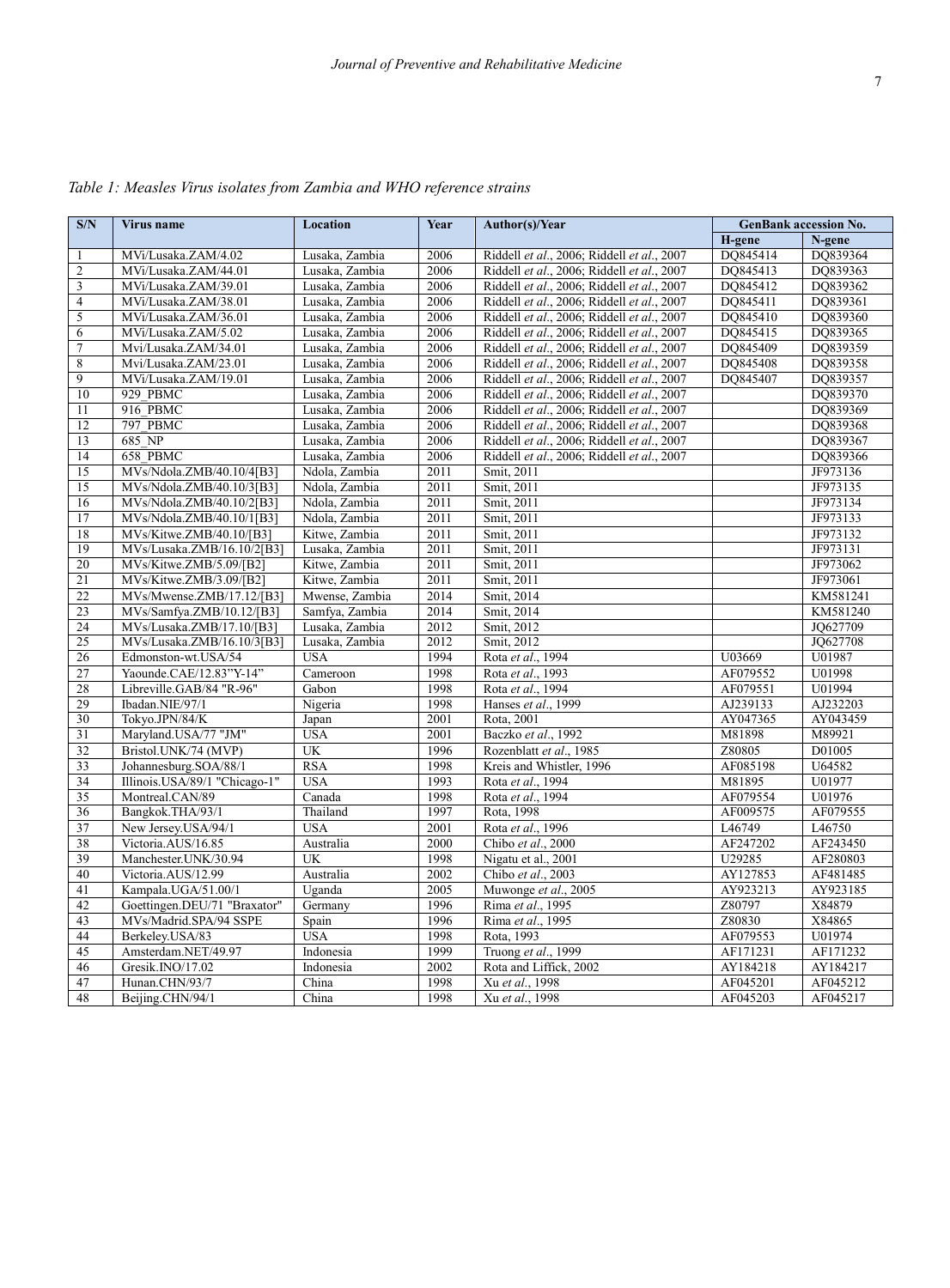Kunda Ndashe, Samuel Munjita, Novan Tembo, Sody Musanka, Bernadette Mumba. Measles Viruses in Zambia: A Review on Circulating Wild-type



*Figure 1: Phylogenetic relationships of the N-gene of MeV detected in clinical patients in Zambia and the WHO reference strains. Phylogenetic analysis was based on 456 bp of the N-gene. Isolate names for nucleotide sequences included in the analyses are given in parentheses*



*Figure 2: Phylogenetic relationships of the H-gene of MeV detected in clinical patients in Zambia and the WHO reference strains. Phylogenetic analysis was based on 1504 bp of the H-gene. Isolate names for nucleotide sequences included in the analyses are given in parenthese*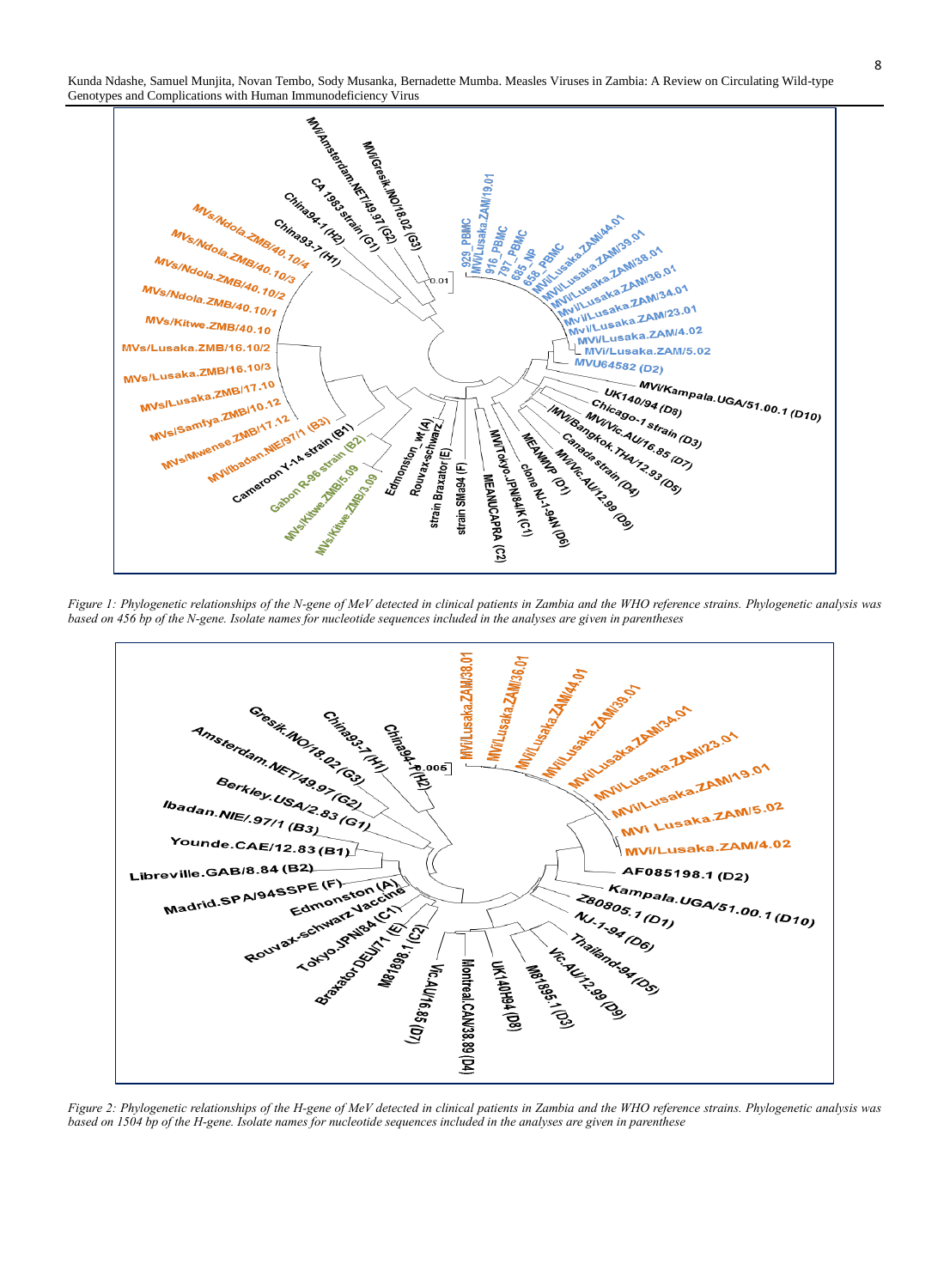

*Figure 3: Spatial distribution of MeV genotypes in Zambia, isolated from clinically confirmed cases. Lusaka, Ndola, Kitwe, Mwense and Samfya all had the genotype B3 while B2 and D2 were found in Lusaka and Kitwe respectively.* 

#### **4. Discussion**

#### **The wild type measles virus genotypes circulating in Zambia**

Molecular analysis of MeV serves as an important tool to understand the circulating strains of the virus in a region and efforts made in controlling outbreaks through immunisation. This study identified 3 MeV genotypes in Zambia. The genotypes B2, B3 and D2 were isolated from patients clinically diagnosed with measles in Lusaka, Ndola, Kitwe, Mwense and Samfya. The genotype B3 was common in all the 5 districts while B2 and D2 genotypes were unique to Kitwe and Lusaka, respectively. The finding of this review agrees with other workers that have reported MeV in Zambia. Rota and Bellini (2003) and Riddell *et al* (2005) reported that the genotype D2 was circulating in Zambia and South Africa while Rota *et al* (2011) further revealed that between 2007 and 2009, 21 genotype B2 sequences were reported from the Democratic Republic of the Congo, Zambia, and Angola [11, 17, 18].

Results of the study further revealed that the genotypes were identified between 2006 and 2014 after Zambia had adopted strategies to accelerate measles control, which included conducting case based surveillance [19].

#### **The complications of Measles and the Human immunodeficiency Virus**

The co-infection of measles and Human immunodeficiency Virus (HIV) has resulted in complications in the immunisation of the former. It has been reported that infants born to women infected with HIV have lower titres of maternal antibodies to MeV and are at higher risk of contracting measles before the mandatory age of vaccination which is at 9 months in most sub-Saharan countries [20, 21]. Moss *et al* (2007) in a study in Lusaka reported that HIV-1–infected Zambian children developed antibody levels considered to be protective after measles vaccination at approximately 9 months of age, with comparable frequency to that achieved by HIV-1– uninfected children [22]. The research further revealed that antibody levels to measles vaccine in HIV-1-infected children waned off rapidly surviving up to 2 to 3 years. Scott *et al* (2007) also reported that levels of maternal antibodies to MeV were lower during the first 9 months of life in Zambian infants born to HIV-1–infected women than in infants born to uninfected women furthermore these levels were lower in HIV-1–infected infants than in HIVseropositive but uninfected infants [23]. Therefore, the HIV-1- infected infants are at increased risk of measles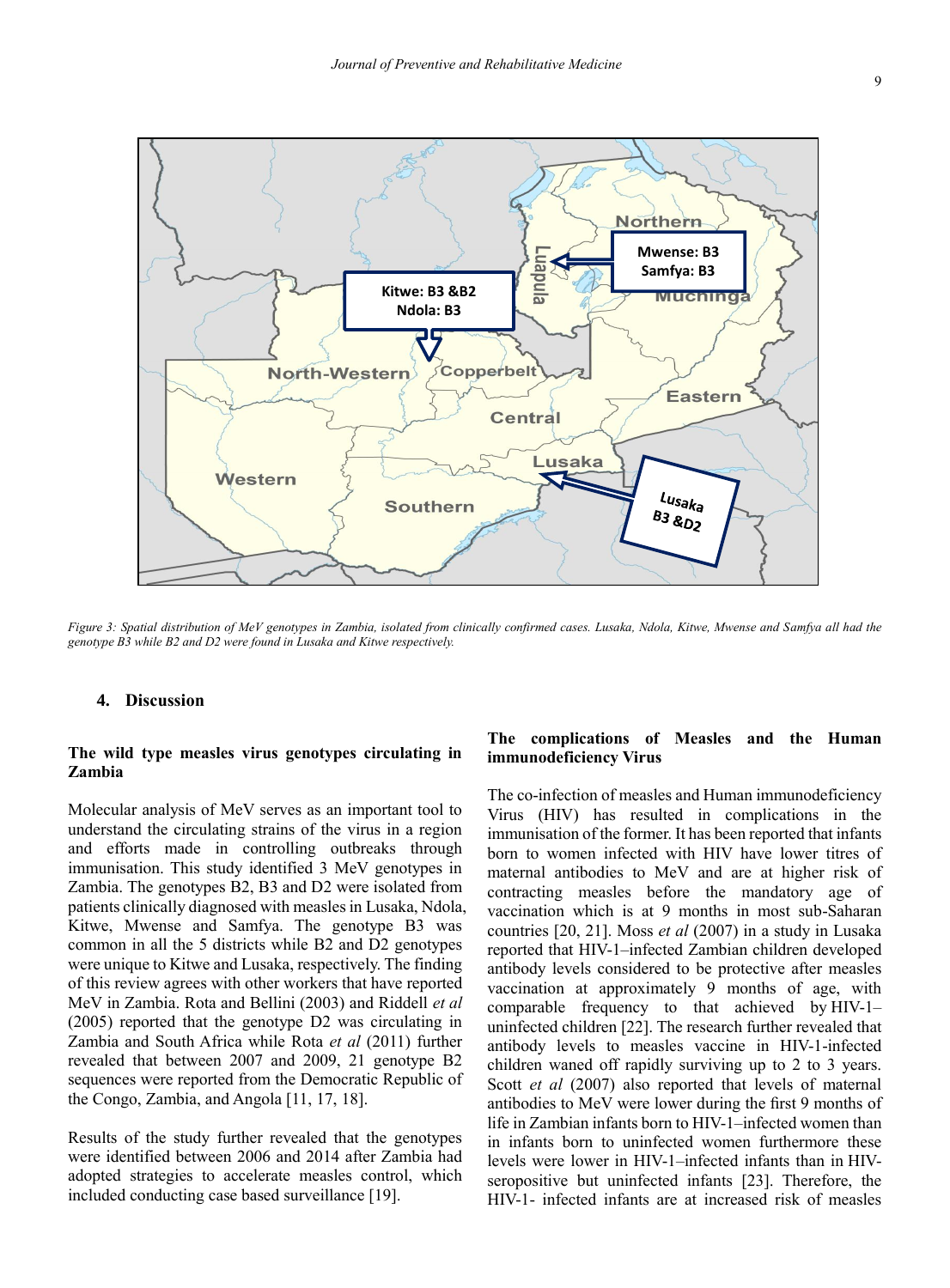before the mandatory age of routine vaccination at 9 months but are also less likely to have levels of maternal antibodies that would neutralize measles vaccine virus. The World Health Organisation (WHO) recommends a second measles vaccination for all children, either through repeated campaigns or a routine second dose [24].

### **Measles Control in Zambia**

Before 2003, Zambia controlled measles through single dose administration of the measles containing vaccine (MCV) to infants at age of 9 months [19]. Between 1992 and 1999, an average of 11,787 suspected measles case were reported annually, ranging 5, 983 in 1998 to 23, 518 in 1999 [19, 26]. During the same period the national measles immunisation coverage ranged from 61% in 1993 to 93% in 1996. In the quest of controlling measles outbreaks, in 2003, Zambia adopted a strategy of supplemental immunisation activities (SIA) which included strengthening routine vaccination, providing a second opportunity for measles immunisation for all children between 9 months and 4 years, and conducting case-based surveillance [25]. Since it was reported by Moss *et al* (2007) that MeV antibody titres wane off rapidly in HIV-1 infected children, the second opportunity for measles immunisation offers booster vaccination for prolonged protection against the disease.

Lowther *et al* (2009) reported that 3 years after a successful SIA that markedly decreased incidence and mortality of measles in Zambia, 84% of children within the study townships had a history of measles immunisation and only 67% had detectable antibodies to MeV in oral fluid samples [27]. This result suggested a build-up of susceptible children and a population at risk for measles outbreaks. It was observed that HIV-1-infected children did not contribute substantially to the pool of susceptible children. In 2016 the Ministry of Health (MoH) in its continued efforts to improve child health introduced the Measles Rubella vaccine (MR) in the national routine immunisation system. The vaccine was given to children at the same age as measles vaccine for the first and second doses at 9 months and 18 months respectively during routine immunisation [28]. The introduction of MR vaccine was a necessary step to accelerate progress towards achieving the global goal of measles and rubella elimination by the year 2020 set by the Measles and Rubella Initiative (M&R) Initiative [28]. Zambia reported improvements in under 5 mortality declining from 168 deaths per 1000 live births in 2002 to 75 deaths per 1000 live births in 2014 and are directly attributed to sustained immunisation coverage and other child health interventions [29].

#### **5. Conclusion**

Continued monitoring of the MeV genotypes in clinically diagnosed cases is necessary to document the circulating wild-types in order to monitor the efforts of immunisation campaigns. Zambia is well vested with human resource and laboratory capacity to conduct the routine MeV surveillance. Infants born from women infected with HIV-1 should be given the first MeV vaccine at 6 months of age because they have lower levels of MDA to Measles. As recommended by WHO a second opportunity for measles vaccination for all children is necessary, because of the reported waning immunity among HIV-1–infected children. Therefore, sufficient resources ought to be allocated towards surveillance and vaccination campaigns by the Ministry of Health (MoH) in Zambia.

#### **Recommendations**

Knowledge gaps in the epidemiology of measles over an extended period need to be addressed in the elimination of the disease in Zambia. This information is incredibly valuable as predictable epidemiological patterns emerge as measles elimination is approached and achieved. These critical features, including the source, size and duration of outbreaks, the seasonality and age-distribution of cases, genotyping pointers and effective reproduction rate shall be necessary in the control of the disease.

### **Author contributions**

K.N conceived of the research idea. K.N and SM1 developed the theory and performed the computations. N.T and SM2 verified the analytical methods. BM. encouraged K.N. to investigate [control of measles] and supervised the findings of this work. All authors discussed the results and contributed to the final manuscript.

### **Acknowledgements**

We would like to thank Drs. Oswell Khondowe and Margaret Mweshi for the constructive criticism and guidance during the preparation of the manuscript.

### **References**

- 1. Griffin DE. Measles virus. In Knipe DM, Howley PM, Griffin DE, Lamb RA, Martin MA, Roizman B, Straus SE. Fields virology, vol. 1. Philadelphia (EUA): Lippincott Williams & Wilkins. 2001, pp 1042–1065.
- 2. Bankamp B, Lopareva EN, Kremer JR, Tian Y, Clemens MS, Patel R, Fowlkes AL, Kessler JR, Muller CP, Bellini WJ, Rota PA. Genetic variability and mRNA editing frequencies of the phosphoprotein genes of wild-type measles viruses. Virus research. 2008 Aug 1; 135 (2):298- 306.
- 3. Xu WB, Tamin A, Rota JS, Zhang L, Bellini WJ, Rota PA. New genetic group of measles virus isolated in the People's